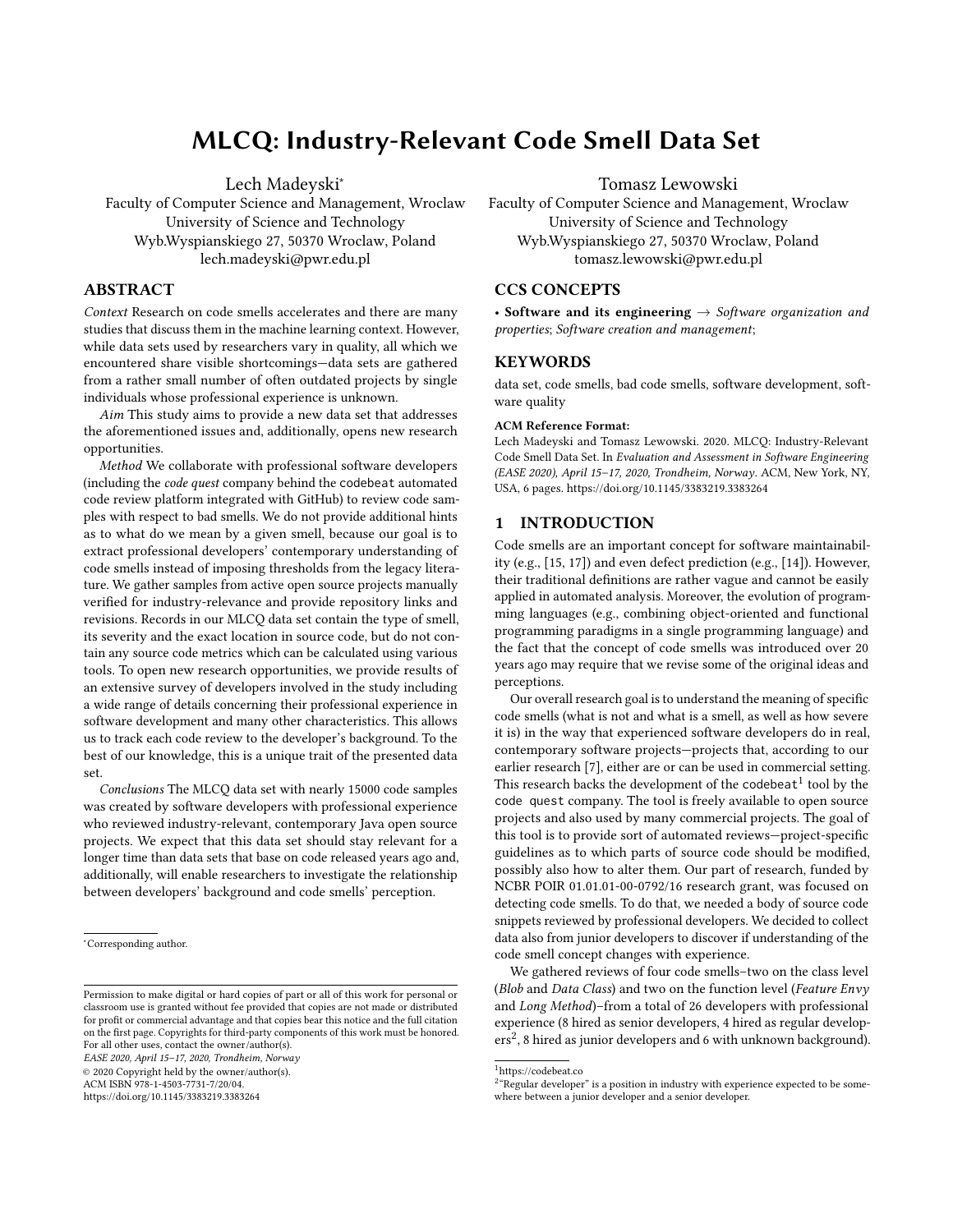All the reviewers were volunteers. In case of senior and regular developers they were mostly coming from code quest software development company, while the rest of reviewers were volunteers with industrial experience recruited among MSc students from the software engineering track involved in the R&D project in software engineering course provided by the first author. The second author, since employed as a lead developer, was involved in code smells assessment as well. Our MLCQ<sup>3</sup> data set consists of 14739 reviews in total.

To allow further research based on developer experience profile, we collected data from these developers using comprehensive surveys on Typeform<sup>4</sup>. Data obtained via survey is published together with the primary code smell data set. Six out of 26 reviewers did not complete the survey. The total number of samples reviewed by users that did not complete the survey equals 454 ( $\approx$ 3% of the data set). Only one of those users has reviewed more than 60 samples. All those samples still have a reviewer identifier, so they can be used in research that requires only to be able to assign each sample to a unique developer (without relying on the developer's experience etc.). These 454 samples can be easily removed if appear not needed. Hence, we decided not to remove them upfront.

The contributions of this paper are:

- (1) Contemporary and large data set including code samples from actively developed software projects available from GitHub that were assessed for industry-relevance, where four code smells (Blob, Data Class, Feature Envy and Long Method) were manually assessed on four-level severity scale (critical, major, minor, and none) on both the class level, as well as the method level, by developers with industrial experience. More details about how the software projects were selected can be found in [7], while the R script to filter possibly relevant GitHub projects, built by the authors using the GitHub GraphQL API, can be found in the reproducer R package available from CRAN [10]. Please note that our previous study [7] included only the selection of software projects and did not concern the selection or review of any code samples, which is the core part of this paper.
- (2) Auxiliary context data, collected via survey, describing the background of software developers assessing the severity of the code smells. Both, the primary code smell data set and the auxiliary data set is available on Zenodo at [https://doi.](https://doi.org/10.5281/zenodo.3666840) [org/10.5281/zenodo.3666840,](https://doi.org/10.5281/zenodo.3666840) as well as in the subsequent version of the reproducer R package on CRAN, as we did in our previous papers (e.g., [4, 5, 7–9]) to streamline the usage of the research results.

The rest of the paper is structured as follows. Section 2 outlines briefly some other code smell data sets published to date. Section 3 describes the procedures we used for data acquisition. In Section 4 we present some numeric characteristics of the gathered data. Section 5 contains detailed metadata, while in Section 6 we list several threats to validity and misunderstandings that are likely. We conclude the paper describing possible applications in Section 7.

## 2 RELATED DATA SETS

Some researchers [1, 12] decide to create new data sets for the task(s) at hand and publish them later on as part of their research. This has some benefits—for example, the data set exactly matches their research needs—but it also has several drawbacks. First and foremost, access to senior software developers is fairly hard and expensive, and it is not at all obvious whether smells reviewed by students or junior developers align with those that would be assigned by senior developers. Second, since junior developers may not yet know about code smells, they are hastily trained to spot them—however, these developers are often trained using rules. As a result, it is possible that the decision about the meaning of code smell is implicitly taken by the researcher when training junior developers to spot them, instead of by each of the developers himself. Third, those data sets are often not published in a form that can be used for reliable reproduction—i.e., including class paths, source code revisions, URLs, etc.

An important contribution to the field and one of the first public data sets was published by Palomba et al. [13]. This data set contains 243 instances of five types of code smells—Divergent Change, Shotgun Surgery, Parallel Inheritance, Blob and Feature Envy—across 20 open source projects. The paper introduced also a tool for code smell acquisition—however, hyperlinks present in the paper are no longer valid (as of Dec 11, 2019), and the source code for the tool itself does not seem to be open-sourced. The tool itself is accessible at another URL.

Palomba et al. [12] use a data set containing 17350 instances of 13 different code smell types-Class Data Should Be Private, Complex Class, Feature Envy, God Class, Inappropriate Intimacy, Lazy Class, Long Method, Long Parameter List, Message Chain, Middle Man, Refused Bequest, Spaghetti Code and Speculative Generality—across 395 releases of 30 projects. However, in another study [11] the authors claim that the number of instances reaches 40888 (number of code smell types, projects and releases match).

Fontana et al. introduced a data set of four code smells using both—binary classification [1] and a severity scale [2]. Those data sets contain several hundred samples per smell. Software projects used there are taken from Qualitas Corpus [16]. While Qualitas Corpus is often used in software engineering research, it contains Java projects even as old as from 2002—much before the introduction of many recent techniques and features [3]. Thus might be much less relevant for code smell detection now. The hyperlinks listed in the publication are no longer valid (as of Dec 22, 2019), but the data is still present on the site.

Another approach to creating code smell data set is presented in [6]—authors used existing tools to analyze selected repositories. The end result contains code smell annotations, but ones obtained by a tool, not by real developers with professional experience.

The main limitation of all those data sets is the procedure used for their creation—they were generally created either automatically or by students or single researchers. Our data set also contains some data from students and researchers, but there are three important differences:

 ${}^{3}\mathrm{MLCQ}$  is an abbreviation formed from the initial letters of the words: Madeyski Lewowski Code Quest <sup>4</sup>https://www.typeform.com/

<sup>•</sup> all of the reviewers involved in the code smell assessment are actively employed in the software development industry,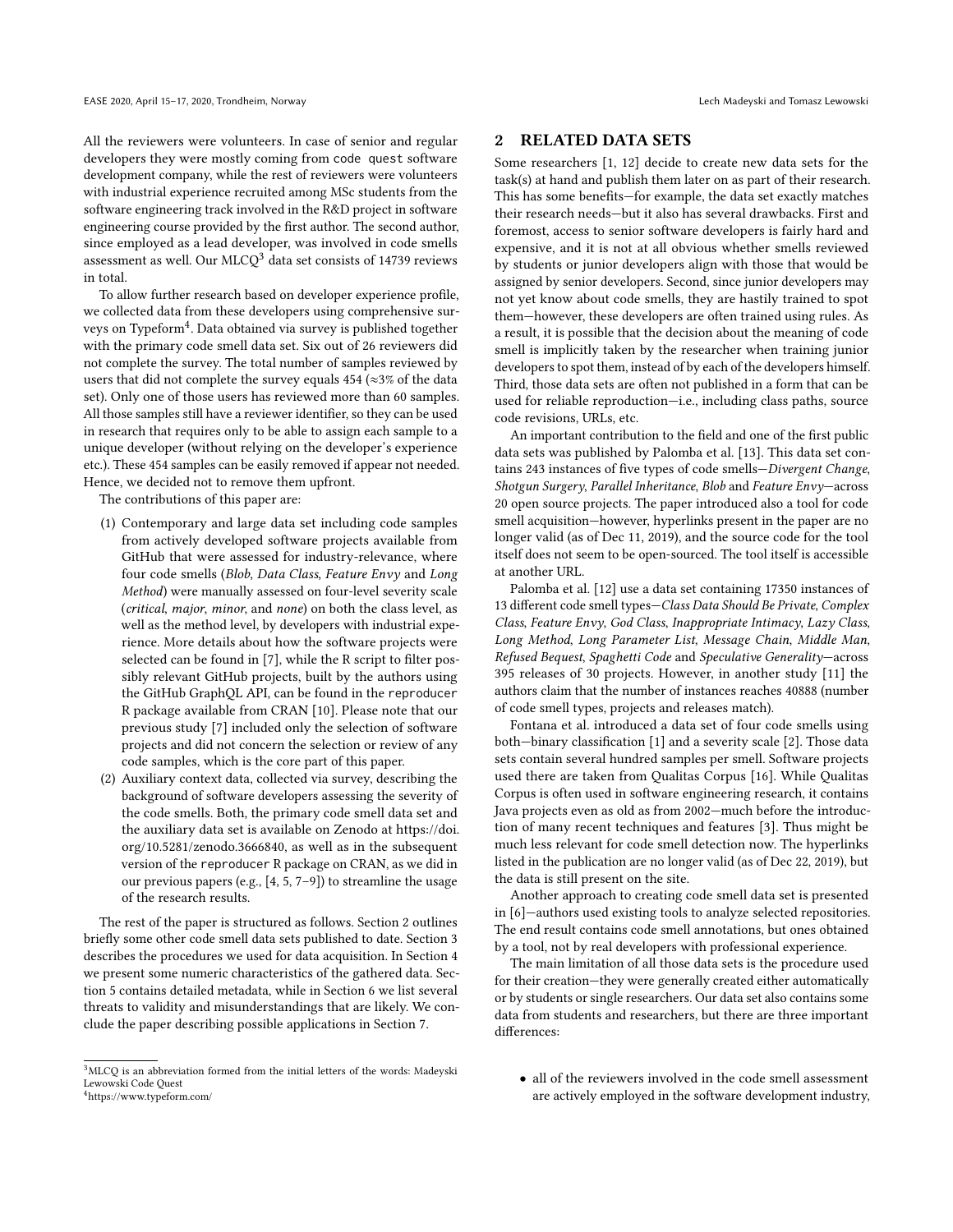- the majority of samples is gathered by developers that are neither students nor researchers,
- the data set provides unique and detailed insights related to professional and academic background of the reviewers.

In [15] authors conducted a survey about code smell perception. While [15] does not focus on developers' experience, results can be compared to the ones from our survey to identify differences between analysed populations. It is worth noting that survey results is one of main contributions of [15], while in our case it only brings in the auxiliary information.

# 3 DATA ACQUISITION PROCEDURE

The whole data set consists of two parts—code smell reviews and surveys. Surveys are manually anonymized, so while they still can be linked to reviews by using the identifier of the reviewer, they cannot be linked to any physical person.

### 3.1 Acquisition tool

To simplify the process of collecting data, a supporting tool for displaying code samples and gathering the results of code smell reviews was developed at code quest. The tool is not publicly available, thus we do not include hyperlink to the UI or to the code there. The tool may be published by *code quest* at some point in the future, but the URLs would then change.

## 3.2 Sample creation procedure

Code samples were generated from Java projects selected from GitHub. We used the project data set described in [7]. We did not apply any manual filters and all samples from all 792 projects were used. Detailed sample acquisition flow is shown in Figures 1 and 2.





In the rest of this paper, a sample will mean either a class or interface (for the class-level smells) or a method (for the methodlevel smells). Developer is presented with a piece of source code (if method is presented, the class is not immediately visible) together with fully qualified name and link to the source code on GitHub if there is a need for further, more contextual investigation.

We did not record whether developers used any external information to review the samples.

# 3.3 Smell selection and gathering reviews of code samples

We decided to focus on four code smells: Feature Envy and Long Method on the method level and Data Class and Blob on the class





level. They were selected as they appeared to be the most popular code smells analysed in literature according to our internal report (yet unpublished) prepared in a form of systematic review for the code quest company in 2017 and 2018.

To gather review samples the following procedure is executed:

- (1) Code sample is selected for review using process described below.
- (2) Developer assigns the severity of possible code smells on the four-level scale (critical, major, minor, and none). Developer is free to skip any sample that he or she is uncertain of.
- (3) Developer approves the selection by clicking "Next" button.
- (4) Each pair (sample, smell) is saved in the database as a separate review.

Developer can choose whether she or he wants to assess the severity of both smells on a given, class or method, level or only one of them. Developer is able to change his (or hers) assessment later. We did not conduct any training related to code smell identification, because we believe that our goal is to extract professional developers' understanding of code smells, instead of imposing thresholds from the legacy literature or our own expectations what constitutes particular code smells.

In total we gathered 14739 reviews of 4770 code samples, 8040 reviews of classes (2340 distinct classes from 437 projects) and 6699 reviews of functions (2430 functions from 426 projects). Reviews were performed by 26 developers, 20 of which have completed the survey described in Section 3.4.

Sample selection was not uniform during data acquisition, and there were four phases. In the first two phases, we sampled from 678278 classes and 5101141 functions from 785 projects (7 projects could not be analysed), the third one - from 552750 classes and 2297722 functions (due to filtering out less than 4 line samples) from 785 projects while in the last phase we only performed crosscheck on already reviewed samples:

(1) The first 2175 samples (date range: March 27, 2019 - April 2, 2019) were selected when there was a defect in randomisation part of selection query, and only 1 sample from each hundred could have been selected. Nevertheless, they were still selected randomly, but from a smaller population, and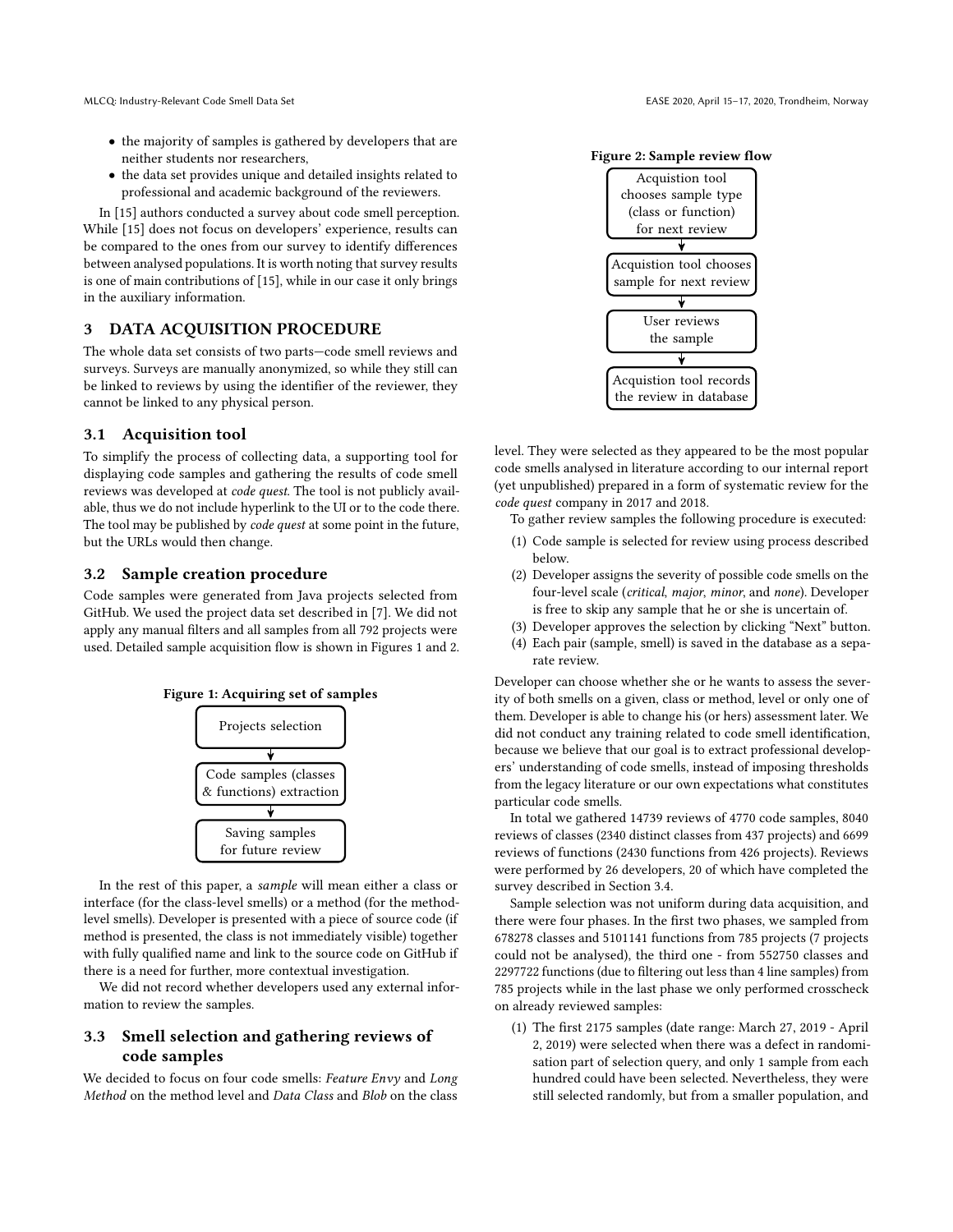inserted randomly into database—therefore we decided to leave those as potentially valuable samples.

- (2) The next 2648 samples (date range: April 3, 2019 April 12, 2019) were selected randomly from all available.
- (3) The next 4801 samples (date range: April 13, 2019 July 25, 2019) were selected randomly from all samples longer than 4 lines, including opening and closing braces. This was the only filtering rule, and it was only removing most trivial functions and classes. This filter was suggested by code reviewers and the aim was not to waste the precious time of developers and to better focus their effort on reviewing potentially smelly code samples.
- (4) The last 5115 samples (date range: July 26, 2019 September 13, 2019) were selected to perform a crosscheck—only from samples already tagged with severity higher than 'none'. Samples selected from crosscheck were those that had only 1 review or 2 reviews with different severities. These samples were gathered by the group of developers involved in earlier phases, with a restriction that developer could not crosscheck his or her own review.

The split into phases was not initially intended, but we encountered the defect from the first phase only after starting the acquisition. Then it turned out that the amount of "none" samples is higher that we have estimated, thus the need to focus the effort of professional developers on valuable samples that can reasonably constitute code smells to balance the data set. The last phase, crosscheck, was needed to reach more reliable conclusions.

Since there were many more method samples than class samples, and we wanted to gather similar number of both, we decided that the first selection step in the first three phases will be selecting whether we are looking for a class sample or method sample (and both were selected with equal probability). The last step (crosscheck) is the reason why the number of reviews for classes is higher than for functions—there was less agreement on the former.

While the whole data set includes reviews of code samples gathered from projects that are industry relevant, semi-industryrelevant, and industry irrelevant, it is easy to select the subset of samples from industry-relevant projects, which constitute 80% of the total number of projects. Also the number of reviews of code taken from industry-relevant projects constitutes 92.5% of total code samples and reviews.

#### 3.4 Survey

The survey was prepared using Typeform $^5$  and all reviewers were asked to complete it. However, six reviewers did not complete the survey. The survey was an internal one and we did not publish it in any external services. Its sole purpose was to provide us with information about reviewers and it was not meant to be a tool for general software development research.

The survey contained 59 questions, including detailed questions about professional experience, programming languages used throughout the career, used tools, occupied positions, sizes of projects that developer was involved in, known paradigms, open source

involvement, review habits, knowledge about code smells and opinions about state-of-the-art tools. Completing the survey took 48 minutes on average.

One of the questions in the survey was GitHub login of reviewer by utilising it, we were able to map survey answers to reviews (our review tool used GitHub-based authentication).

Of course, published version of the survey is stripped of all personal data (emails, logins). We also decided to remove company names, so that there will be no misunderstanding—this research was only supported by the code quest company and all other participants completed the survey and reviews in their own free time.

## DATA CHARACTERISTICS

We provide basic characteristics of the collected code smell and survey data.

#### 4.1 Smell data

The basic characteristics of the code smell data (presented in Table Table 1) illustrate the size of the collected data set (e.g., in terms of the number of sample reviews conducted by developers, the number of unique samples, and the number of projects from which the samples were gathered). It has taken about half a year to collect the data set from over 500 software projects, and the number of software developers with industrial experience involved in data collection exceeded two dozens. Hence, the effort behind the data collection can be considered large.

#### Table 1: Basic characteristics

| Characteristic                                    | Value       |
|---------------------------------------------------|-------------|
| total # of reviews                                | 14739       |
| # reviews from industry-relevant projects         | 12710       |
| # reviews from semi-industry-relevant projects    | 924         |
| # reviews from industry irrelevant projects       | 1105        |
| total # of samples                                | 4770        |
| # of samples from industry-relevant projects      | 4129        |
| # of samples from semi-industry-relevant projects | 290         |
| # of samples from industry irrelevant projects    | 351         |
| # projects                                        | 523         |
| # reviewers                                       | 26          |
| # smell types                                     | 4           |
| time span                                         | 27.03.2019- |
|                                                   | 13.09.2019  |

The distribution severities of code smells (presented in Table 2) shows how rare (according to developers with industrial experience) some code smells are, especially critical instances of Feature Envy.

The distribution of the number of reviews performed by developers that have taken part in the study (presented in Table 3) shows that some developers were more involved in code smell reviews than other. Hence, the data set is imbalanced with this regard. However, the average professional experience in programming of the five developers who preformed more than 1000 reviews was much higher than the average professional experience of all the developers involved in the study (i.e., 10 years vs 4 years).

<sup>5</sup>www.typeform.com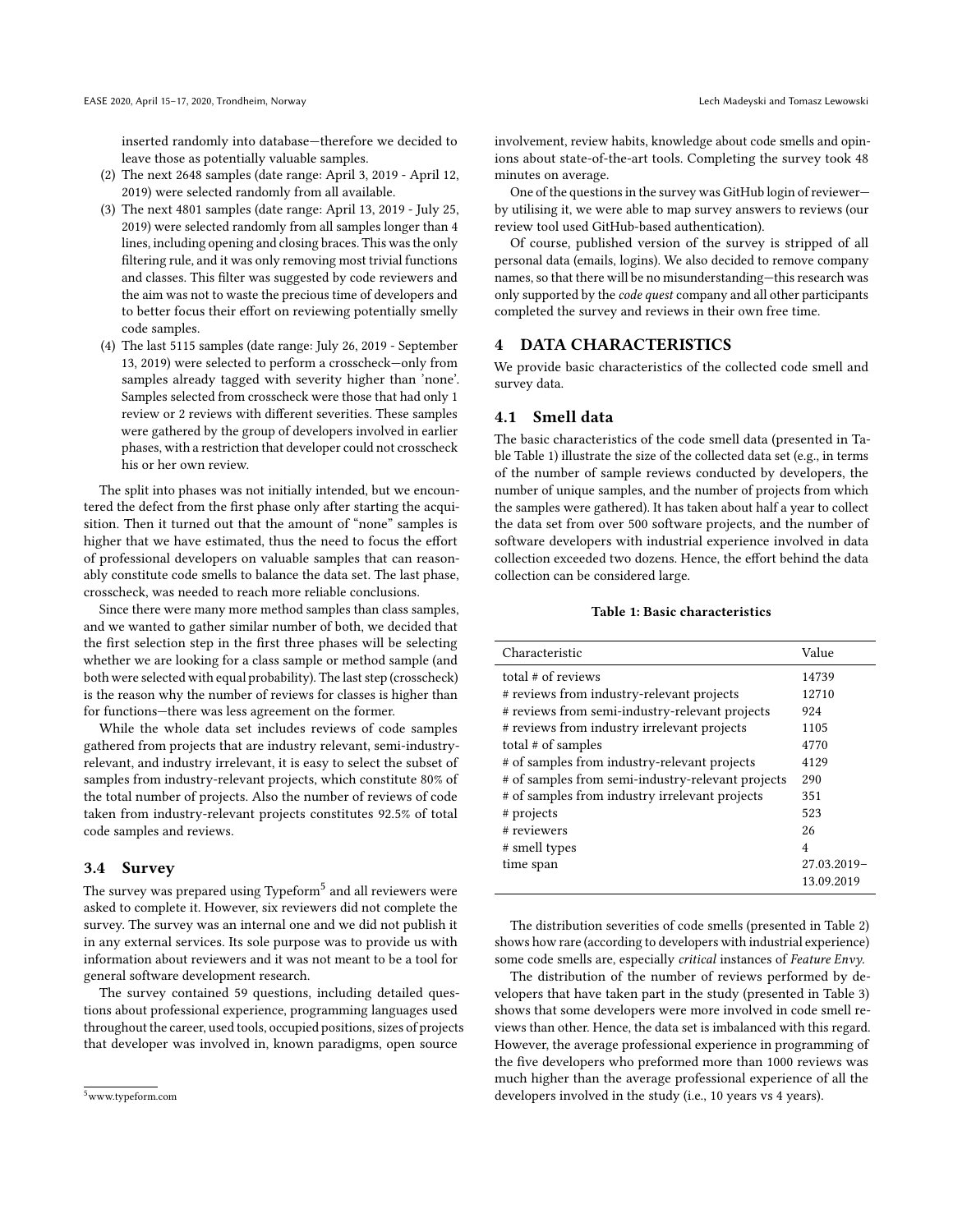Table 2: Number of reviews per severity per smell

| Code smell   | #reviews | #critical | #major | #minor | #none |
|--------------|----------|-----------|--------|--------|-------|
| <b>Blob</b>  | 4019     | 127       | 312    | 535    | 3045  |
| Data Class   | 4021     | 146       | 401    | 510    | 2964  |
| Long Method  | 3362     | 78        | 274    | 454    | 2556  |
| Feature Envy | 3337     | 24        | 142    | 288    | 2883  |

Table 3: Number of reviews

| # of performed<br>reviews | # of<br>reviewers | average          | professional experience<br>in programming [years]<br>median |
|---------------------------|-------------------|------------------|-------------------------------------------------------------|
| >1000                     |                   | 10.0             | 7.5                                                         |
| 300-1000                  |                   | 2.1              | 1.0                                                         |
| 100-299                   |                   | 2.1 <sup>1</sup> | 1.3 <sup>1</sup>                                            |
| 100                       |                   | $2.4^2$          | $2.0^2$                                                     |

 $1$  on the basis of 6 of 7 developers who filled in the survey  $^{\rm 2}$  on the basis of 4 of 9 developers who filled in the survey

## 4.2 Survey data

20 developers involved in the study worked in at least 8 different companies (four respondents decided not to unveil the company they were working for), while their recent industrial experience in software engineering measured in years (as shown in Table 4) shows that the population of interest to which we aim to generalise the results are developers with industrial software engineering experience. We believe that such generalisation, in case of students or researchers often involved in such studies, would not be possible.

#### Table 4: Software developers involved in the study

| Metric                                                                                                                                                                                                                                                          | Value                                                                           |
|-----------------------------------------------------------------------------------------------------------------------------------------------------------------------------------------------------------------------------------------------------------------|---------------------------------------------------------------------------------|
| # respondents<br># companies<br>average professional experience in programming<br>median professional experience in programming<br>min professional experience in programming<br>max professional experience in programming<br>average number of languages used | 20<br>8 <sup>1</sup><br>4.1 years<br>1.8 years<br>$0.5$ year<br>19 years<br>6.1 |
|                                                                                                                                                                                                                                                                 |                                                                                 |

 $^{\rm 1}$  on the basis of 16 of 20 developers who filled this field in the survey

Almost all (90%) of the developers involved in the study possessed their university degrees, either on the master or bachelor level, while their positions varied between senior/lead developer and junior developer, as shown in Tables 5 and 6. In our opinion these characteristics reflect the situation in the software industry fairly well. According to a 2019 Developer survey by Stack Overflow<sup>6</sup>, questioning over 70,000 employed professional software developers, about 79% of professional developers have some degree in computer

sciences or related areas (in our case it was 90%). Furthermore, the percentage of developers with the MSc degree (in the survey by Stack Overflow) was 49.1%, while in our case it was 45%. The most notable difference was the percentage of developers with the BSc degree, which was 25.4% in the survey by Stack Overflow, while in our case it was 45%.

Table 5: Education

| Metric           | Value |
|------------------|-------|
| # Master (MSc)   | 9     |
| # Bachelor (BSc) | 9     |
| # W/o BSc or MSc | 2     |

Table 6: Positions

| Metric                  | Value |
|-------------------------|-------|
| # Senior/Lead Developer | 8     |
| # Regular Developer     | 4     |
| # Junior Developer      | 8     |

# 5 DATA SHEET

The data sheet for this data set is inspired by the  $ESA<sup>7</sup>$  datasheet standard, adapted by us to match our needs in software engineering. Due to the paper length limitation we focus here on the primary data sheet (MLCQCodeSmellSamples), while the complete description of the data sets, including the auxiliary data sheet (MLCQCodeSmellDevelopersSurvey), is presented in detail in the online appendix<sup>8</sup>.

Each of the records (reviewed samples) contains, among others, the following information:

id a numeric identifier of the (code sample) review,

reviewer\_id a numeric identifier of the reviewer,

- smell a name of the code smell (Blob, Data Class, Feature Envy, Long Method),
- severity severity of the code smell (critical, major, minor, none), review timestamp date and time (millisecond precision) when the sample was acquired,
- type whether the reviewed code sample is a class or a function, code\_name a fully qualified name of the code sample – format:

Package.ClassName[#FunctionName arg1|arg2|...]

 $(e.g., org.eclipse.swt.widgets.Menu#setLocation int(int),$ link link to view the sample in a browser.

#### 6 THREATS AND LIMITATIONS

Samples selected for review were chosen in four separate phases (described in detail in Section 3.3). This means that the population of source code entities used for selection was not uniform during the whole research. While this is well-documented in this paper,

<sup>6</sup><https://insights.stackoverflow.com/survey/2019/#education>

<sup>7</sup>[https://esajournals.onlinelibrary.wiley.com/hub/journal/19399170/resources/data\\_paper\\_inst\\_ecy](https://esajournals.onlinelibrary.wiley.com/hub/journal/19399170/resources/data_paper_inst_ecy) <sup>8</sup><http://madeyski.e-informatyka.pl/download/MadeyskiLewowskiMLCQAppendix.pdf>